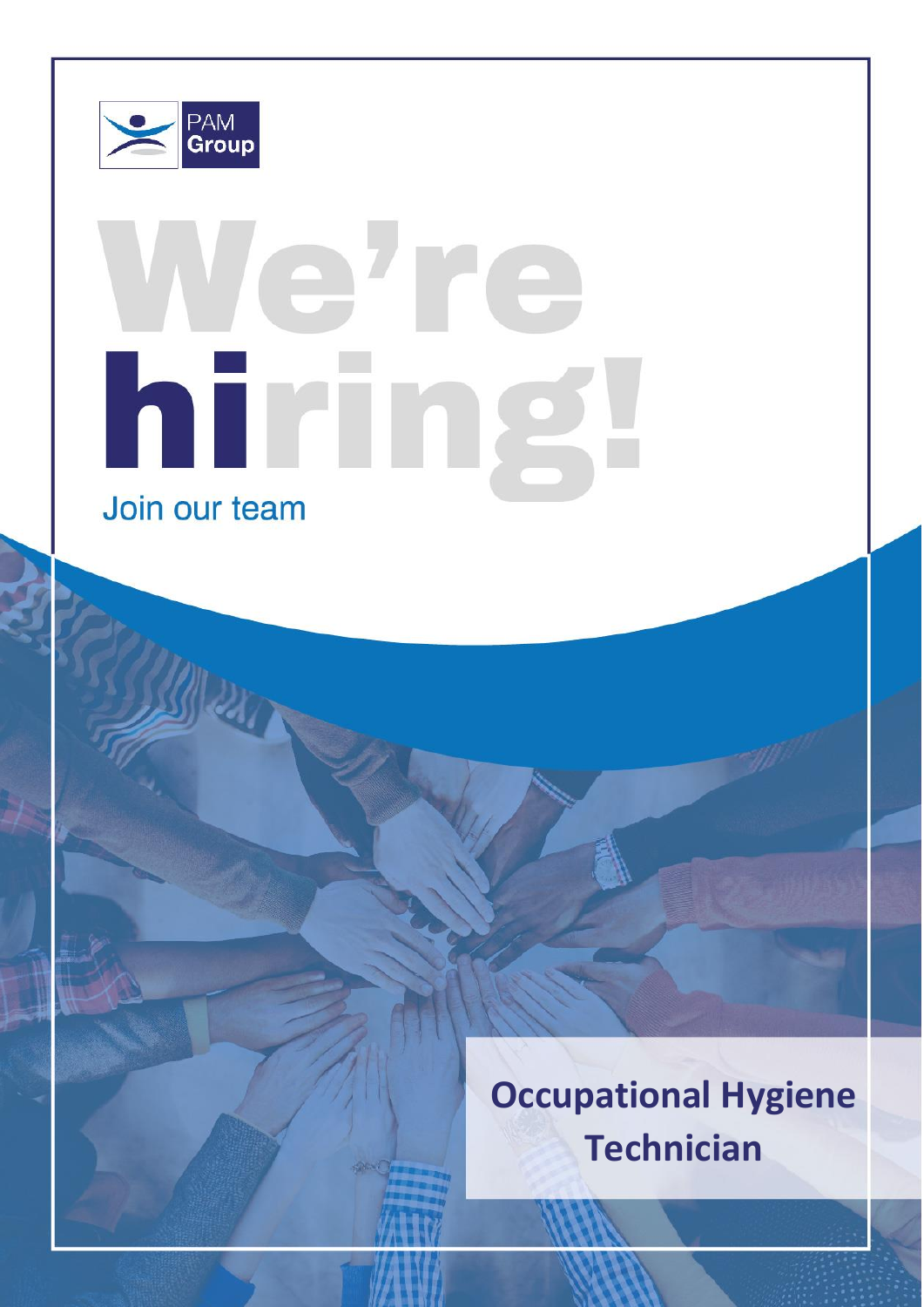

## **Overview**

Occupational Hygiene Technician Field Based covering sites at Aylesbury, Bicester, Banbury and Twyford Full Time 40 hours Monday – Friday - 3 year fixed term contract

# **About Us**

PAM Group is a highly experienced Health and Wellbeing Specialist providing services to more than 450,000 employees across the UK in both the public and private sector. PAM Group is recruiting for growth. We have an exciting business plan and we are looking to recruit professional, talented and committed Occupational Health professionals from a variety of disciplines to join our business to help us achieve our growth plans with new and existing clients in our portfolio.

We'd like to talk to interested Occupational Health professionals about opportunities to join PAM Group and be part of our continuing success story.

### **Role Overview**

Are you an experienced Occupational Hygiene Technician looking for a new role and eager to be employed by one of the UK's largest Occupational Health providers who put their employees and customers in the heart of everything they do?

We have an exciting opportunity for an Occupational Hygiene Technician to work with a qualified Occupational Hygienist within a truly multidiscipline occupational health team of OHA, OHN, OHT, Physios, OHP and Wellbeing Advisor on a major infrastructure construction project. This position would particularly suit someone early in their career working towards the BOHS Certificate of Operational Competence in Occupational Hygiene.

If you have answered 'Yes' this is the perfect role for you!

#### **Duties and Responsibilities**

- ❖ Undertaking Occupational Hygiene monitoring surveys at various client sites, for Airborne Contaminants, Noise, Hand-Arm Vibration, Whole Body Vibration, etc. as per the planned monitoring programme.
- $\triangleq$  Calibration and maintenance of monitoring equipment as appropriate.
- ❖ Collecting and collation of monitoring data and compiling Occupational Hygiene technical reports for the client, giving advice, support and recommendations where appropriate.
- ❖ Uploading monitoring data onto the client database in a timely manner.
- ❖ Participating in Occupational Hygiene training and awareness sessions as required.

Your continuing professional development is really important to us, our in-house PAM Academy provides opportunities to learn and grow and we have a strong track record of investing in a wide range of qualifications and education programmes to help you further your career with us.

If you're looking for your next career move and are wanting to work with a rewarding company, please get in touch with our Recruitment department for a confidential chat about joining the PAM Team. [Recruitment@pamgroup.co.uk](mailto:Recruitment@pamgroup.co.uk)